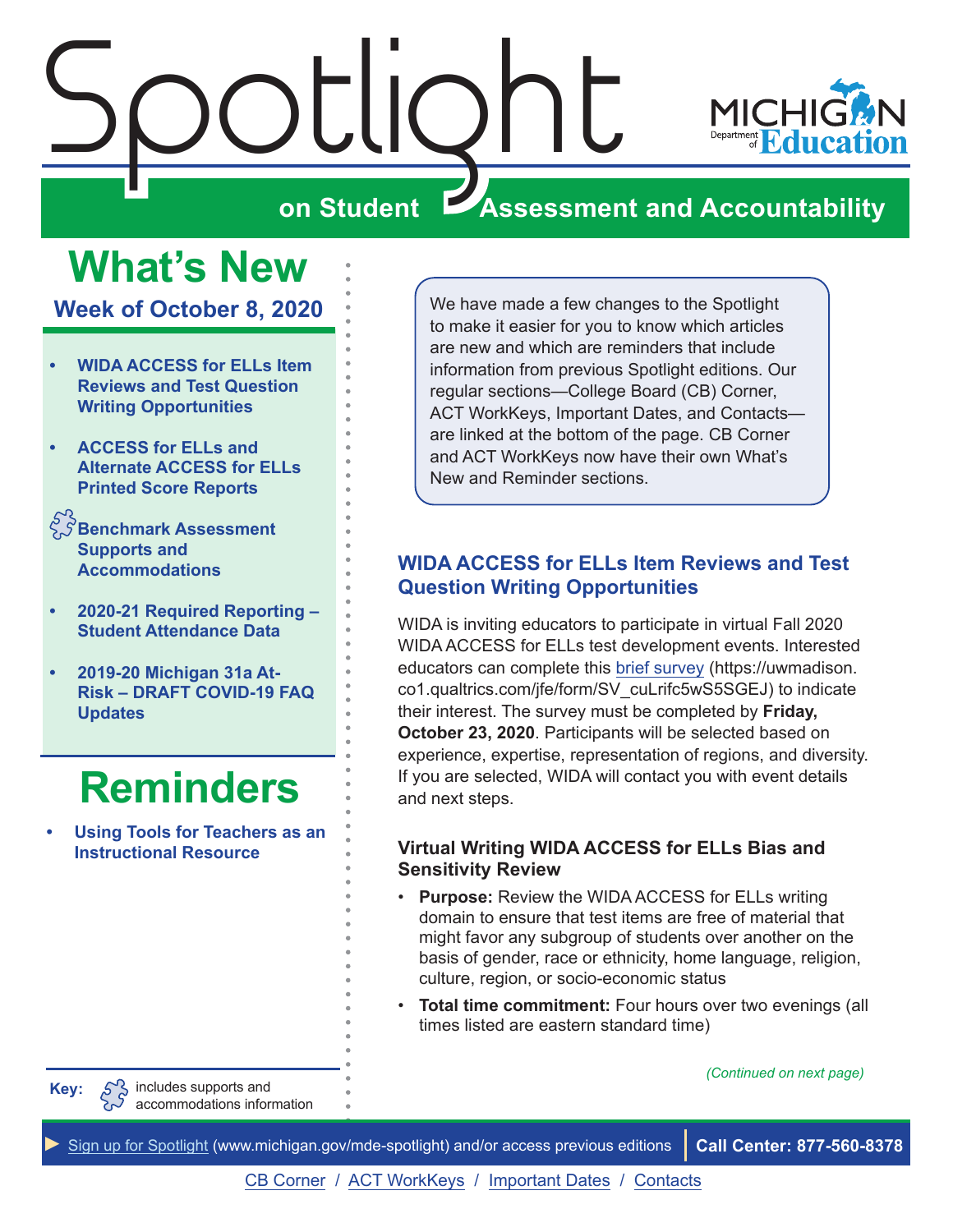# <span id="page-1-0"></span>OCLIQht on Student Assessment and Accountability October 8, 2020

- **Dates:**
	- » Training (All Grades):
		- □ Wednesday, November 11, 2020, 6-8 p.m.
	- » Review breakout groups:
		- □ **Grades 1 and 2-3**  Thursday, November 12, 2020, 6-8 p.m.
		- □ **Grades 4-5 and 6-8 Tier A**  Thursday, November 12, 2020, 6-8 p.m.
		- □ **Grades 6-8 Tier B/C and 9-12** Thursday, November 12, 2020, 6-8 p.m.

### **Virtual Writing WIDA ACCESS for ELLs Content Review**

- **Purpose:** ACCESS for ELLs writing domain to ensure that test item content is grade-level appropriate and factually accurate
- **Total time commitment:** Four hours over two evenings (all times listed are eastern standard time)
- **Content expertise:** English language arts, mathematics, science, social studies
- **Dates:**
	- » Training (All Grades):
		- □ Monday, November 9, 2020, 6:00-7:30 p.m.
	- » Review breakout groups:
		- □ **Grade 1**  Tuesday, November 10, 2020, 6-8 p.m.
		- □ **Grades 4-5** Tuesday, November 10, 2020, 6-8 p.m.
		- □ **Grades 9-12** Tuesday, November 10, 2020, 6-8 p.m.
		- □ **Grades 2-3** Wednesday, November 11, 2020, 6-8 p.m.
		- □ **Grades 6-8** Wednesday, November 11, 2020, 6-8 p.m.

If you have questions about these events, reach out to Sonia Upton at [Sonia.upton@wisc.edu.](mailto:Sonia.upton%40wisc.edu?subject=)

### **ACCESS for ELLs and Alternate ACCESS for ELLs Printed Score Reports**

The ACCESS for ELLs and Alternate ACCESS for ELLs Printed Score Reports will arrive in districts on **Friday, October 16, 2020**.

### **Printed Score Reports:**

Districts will receive a shipment with an affixed yellow label on the boxes containing ACCESS for ELLs and Alternate ACCESS for ELLs Score Reports. Specifically, this shipment will contain the following reports:

- Grades K-12 ACCESS for ELLs District Frequency Distribution Reports
- Grades 1-12 Alternate ACCESS for ELLs District Frequency Distribution Reports (if applicable)
- District boxes may also include boxes for schools (this is the same process for delivering test materials)

The school shipment will arrive on the same day as the district shipment. This shipment will have a yellow label affixed to the boxes and will contain WIDA ACCESS for ELLs and Alternate ACCESS for ELLs Score Reports. Specifically, this shipment will contain the following reports:

- Grades K-12 ACCESS for ELLs School Frequency Distribution Reports
- Grades K-12 ACCESS for ELLs School Roster **Reports**
- Grades K-12 ACCESS for ELLs Individual Student **Reports**

#### *(Continued on next page)*

**Call Center: 877-560-8378** (select appropriate option) for assistance with assessment or accountability issues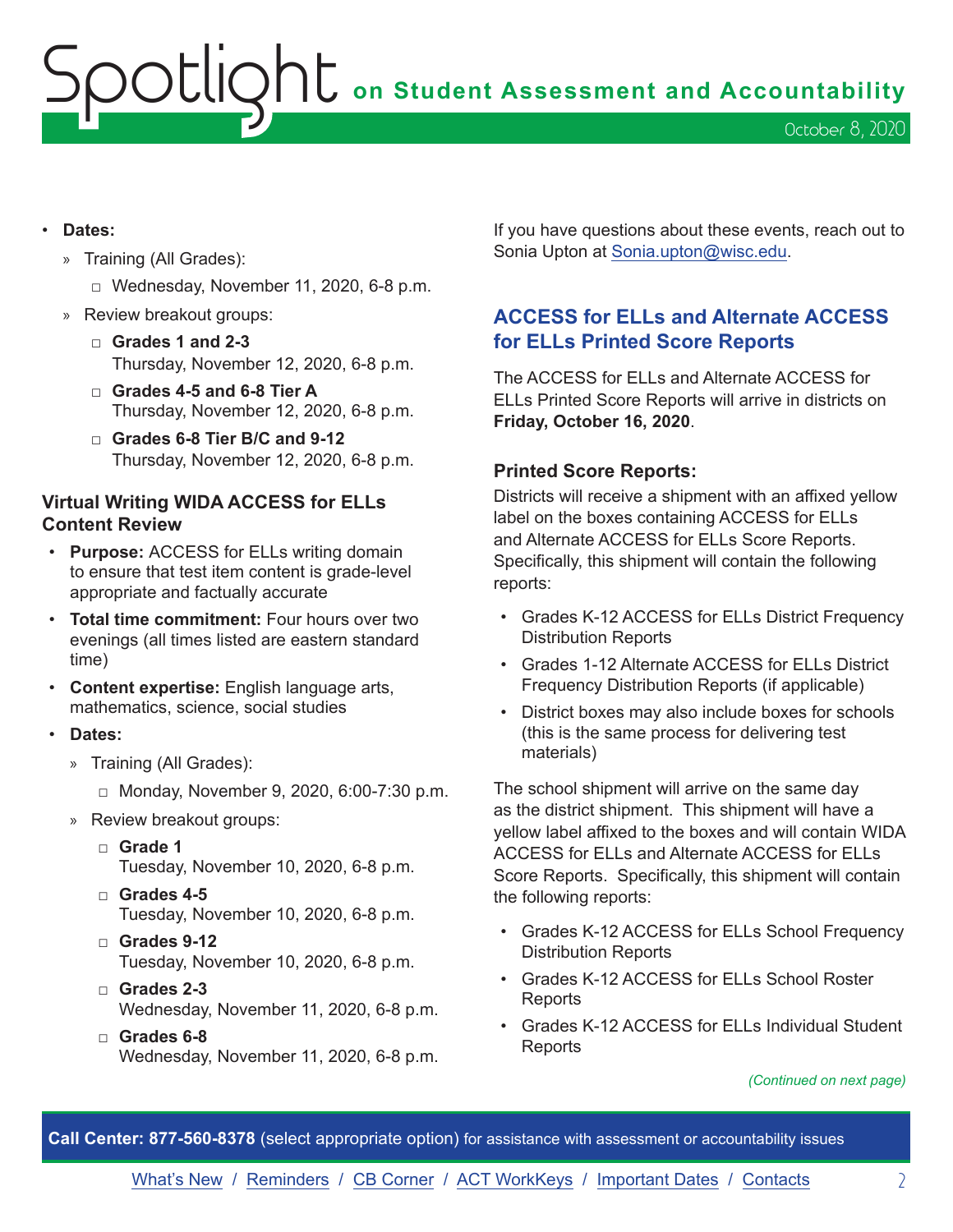# <span id="page-2-0"></span>OCLION<sub>L</sub> on Student Assessment and Accountability October 8, 2020

- Grades 1-12 Alternate ACCESS for ELLs School Frequency Distribution Reports (if applicable)
- Grades 1-12 Alternate ACCESS for ELLs School Roster Reports (if applicable)
- Grades 1-12 Alternate ACCESS for ELLs Individual Student Reports (if applicable)

### **Score Report Resources**

WIDA offers several online resources as communication to educators, families, and students. The following resources are available for parents and educators in the [WIDA Resource Library](https://wida.wisc.edu/resources) and can be found using the filters for Topic and Type.

### **ACCESS for ELLs:**

- [What is ACCESS for ELLs?](https://wida.wisc.edu/resources?keys=&field_type_target_id%5B355%5D=355&utm_campaign=MI13%20Paper&utm_medium=email&utm_source=Eloqua) a two-page flyer provides parents with answers to several basic questions about ACCESS for ELLs; available in multiple languages
- [ACCESS for ELLs: Understanding your Child's](https://wida.wisc.edu/resources?keys=&field_type_target_id%5B354%5D=354&utm_campaign=MI13%20Paper&utm_medium=email&utm_source=Eloqua)  [Scores](https://wida.wisc.edu/resources?keys=&field_type_target_id%5B354%5D=354&utm_campaign=MI13%20Paper&utm_medium=email&utm_source=Eloqua) - a two page document summarizes key information for parents from the full ACCESS for ELLs Interpretive Guide for Score Reports; available in multiple languages
- [ACCESS for ELLs Interpretive Guide for Score](https://wida.wisc.edu/resources/access-ells-interpretive-guide-score-reports?utm_campaign=MI13%20Paper&utm_medium=email&utm_source=Eloqua)  [Reports](https://wida.wisc.edu/resources/access-ells-interpretive-guide-score-reports?utm_campaign=MI13%20Paper&utm_medium=email&utm_source=Eloqua) – a comprehensive document provides information on understanding the scores

### **Alternate ACCESS for ELLs**

- [What is ACCESS for ELLs?](https://wida.wisc.edu/resources?keys=&field_type_target_id%5B355%5D=355&utm_campaign=MI13%20Paper&utm_medium=email&utm_source=Eloqua) a two-page flyer provides parents with answers to several basic questions about Alternate ACCESS for ELLs; available in multiple languages
- [Alternate ACCESS for ELLs: Understanding](https://wida.wisc.edu/resources?keys=understanding&field_type_target_id%5B331%5D=331&utm_campaign=MI13%20Paper&utm_medium=email&utm_source=Eloqua)  [your Child's Scores](https://wida.wisc.edu/resources?keys=understanding&field_type_target_id%5B331%5D=331&utm_campaign=MI13%20Paper&utm_medium=email&utm_source=Eloqua) – a three-page document summarizes key information for parents from the full Alternate ACCESS for ELLs Interpretive Guide for Score Reports; available in multiple languages.

• [Alternate ACCESS for ELLs Interpretive Guide](https://wida.wisc.edu/resources/alternate-access-ells-interpretive-guide-score-reports?utm_campaign=MI13%20Paper&utm_medium=email&utm_source=Eloqua)  [for Score Reports](https://wida.wisc.edu/resources/alternate-access-ells-interpretive-guide-score-reports?utm_campaign=MI13%20Paper&utm_medium=email&utm_source=Eloqua) – a comprehensive document provides information on understanding the scores.

Contact DRC Customer Support with any questions, at 1-855-787-9615 or [WIDA@DataRecognitionCorp.com](mailto:WIDA%40DataRecognitionCorp.com?subject=).

## $\AA$  Benchmark Assessment Supports and **Accommodations**

With the exception of the K-2 Early Literacy and Mathematics benchmark assessments, educators who have questions about what supports or accommodations are allowed should reach out directly to the providers of their benchmark assessments. MDE does not oversee the products offered by the benchmark assessment vendors and cannot provide guidance on what is allowed, nor how features function within those systems. As best practice and to the extent possible, educators are encouraged to try to keep the supports offered to students consistent with what students use in the classroom and what they may be expected to have available to them on the M-STEP.

### **2020-21 Required Reporting – Student Attendance Data**

Student attendance data must be reported for 2020- 21 to fulfill pupil accounting requirements around student membership, for instructional time resulting in number of hours and days (1098 hours and 180 days) necessary to deliver educational or course content leading to course completion, and for accountability purposes. 2020-21 accountability requirements have not been waived at this time.

*(Continued on next page)*

**Call Center: 877-560-8378** (select appropriate option) for assistance with assessment or accountability issues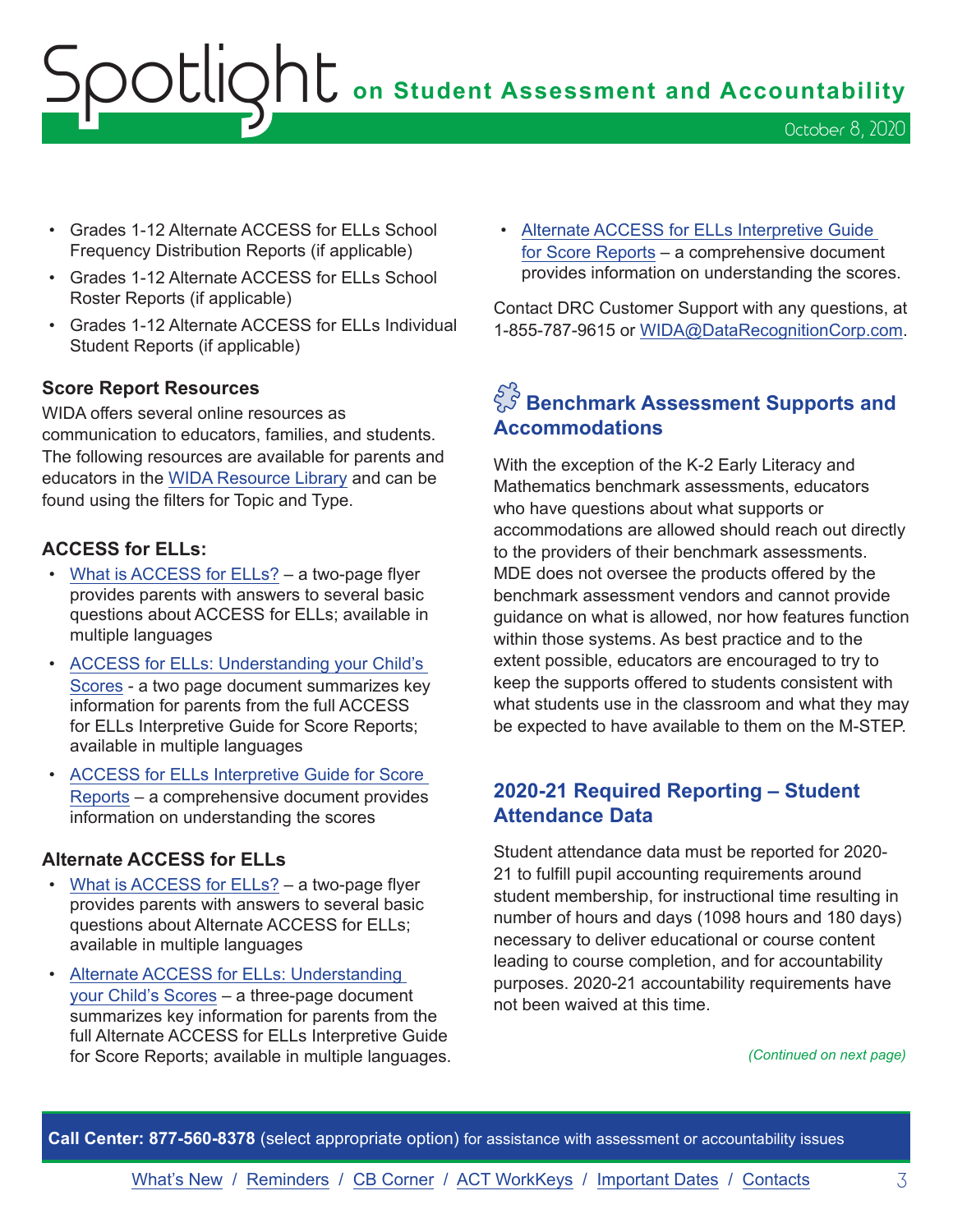# <span id="page-3-0"></span>Spotlight **on Student Assessment and Accountability** October 8, 2020

**When a student exits a school district or at the conclusion of the school year, two 2-way interactions per week are required throughout the school year while the Extended COVID-19 Learning Plan is in place.** Because schools are required to provide the equivalent of 180 days of instructional content, days attended and days possible for student attendance should be based on the method the school is using to demonstrate the instructional content. A school having two 2-way interactions during a week will constitute the student having been in attendance for five school days.

Example calculation for days possible using the two 2-way interactions per week:

Rosa Parks High School has 36 weeks of school scheduled for 2020-21.

 $36 \times 5 = 180$  days possible

**Note:** For a pupil who transitions from an online environment (where weekly 2-way interactions are required) to a seated environment (where regular attendance is required), physical attendance in scheduled courses may be considered when determining if this requirement is satisfied. For pupils transitioning from a virtual environment to homebound or hospitalized services, or to home-based instruction, the participation requirements of the applicable section begin at the point of transition in the program.

Attendance data are required to be reported in the End of Year (EOY) Michigan Student Data System (MSDS), as well as at any time a student is exited from enrollment. **Note:** MSDS continues to collect attendance data by days – that is, days attended and days possible.

All school districts must continue reporting data as in a normal year in the appropriate CEPI collections. This will ensure continuation of required reporting elements even outside of the waived federal assessment and accountability requirements for 2019-20.

For more information on the MSDS, refer to the [2020-](https://www.michigan.gov/documents/cepi/Collection_Details_SY20-21_687071_7.pdf) [21 MSDS Collections Details Manual](https://www.michigan.gov/documents/cepi/Collection_Details_SY20-21_687071_7.pdf) (pp. 9-15).

For more information on 2020-21 accountability, refer to [Michigan School Accountability: Planning and](https://www.michigan.gov/documents/mde/Michigan_School_Accountability_Planning_and_Response_to_COVID-19_701197_7.pdf)  [Response to COVID-19](https://www.michigan.gov/documents/mde/Michigan_School_Accountability_Planning_and_Response_to_COVID-19_701197_7.pdf)

For more information on pupil accounting, including membership and 2-way interactions:

- visit the [Michigan Pupil Accounting](https://www.michigan.gov/mde/0,4615,7-140-6605-22360--,00.html) web page
- review the [memo](https://www.michigan.gov/documents/mde/Two-Way_Interactions__703640_7.pdf) covering two-way interactions under Return to Learn Laws

### **2019-20 Michigan 31a At-Risk – DRAFT COVID-19 FAQ Updates**

The MDE has developed a new Frequently Asked Questions (FAQ) document regarding 31a At-risk students. The FAQ includes the following:

- There are no changes to the 2020-21 legislatively defined At-risk criteria and reporting requirements.
- At-risk eligible students should continue to be reported in all general collections during the 2020- 21 school year.
- Due to the absence of 2020 State Assessment Data, districts should focus on the other nine criteria for identifying and reporting students in MSDS. For pupil accounting, districts only need to have documentation of students meeting any one of the ten criterion to report eligibility to the state of Michigan.

#### *(Continued on next page)*

**Call Center: 877-560-8378** (select appropriate option) for assistance with assessment or accountability issues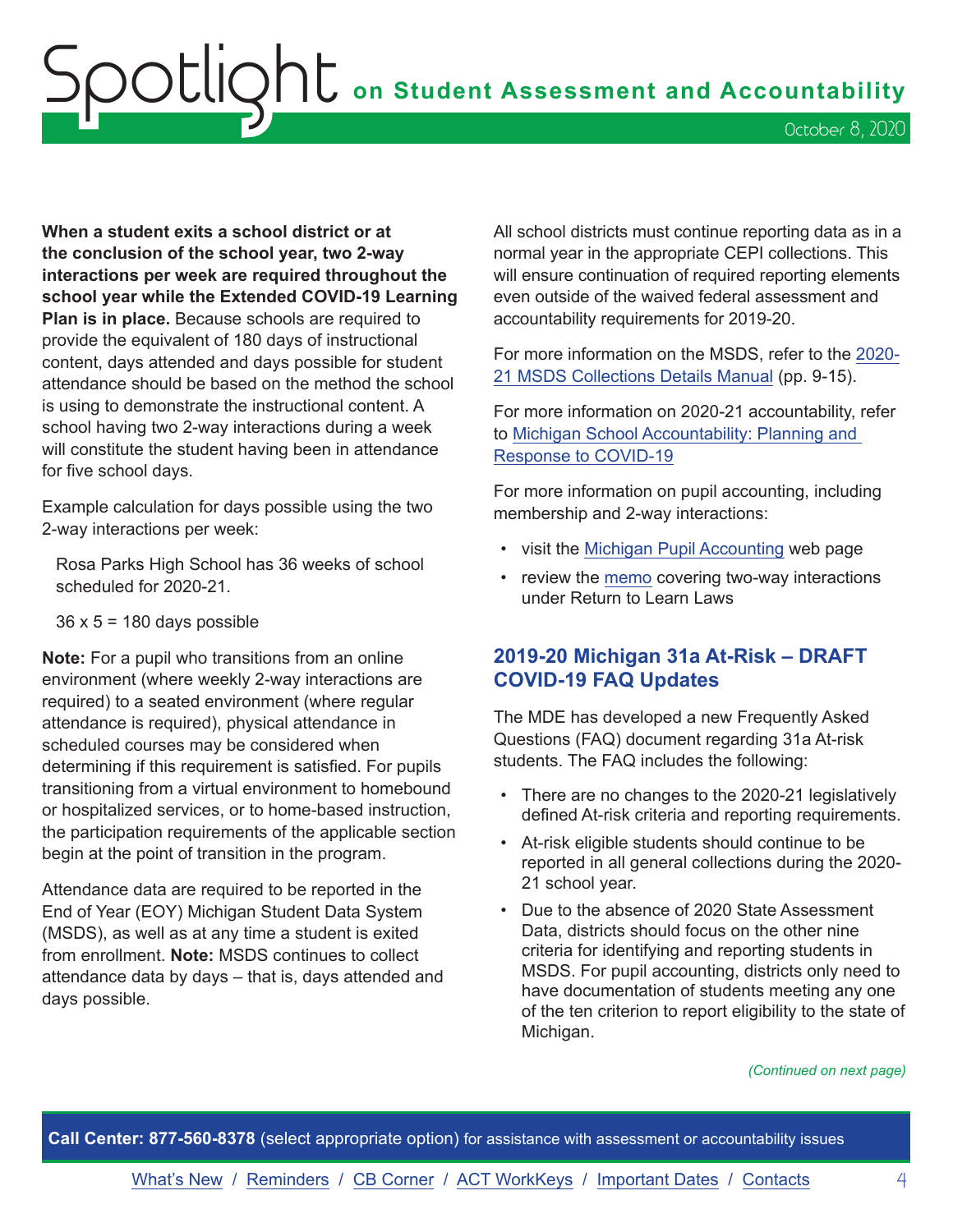# OOCLIQhC on Student Assessment and Accountability October 8, 2020

- All student-level data should be reviewed to identify and report all students who are enrolled in the district, regardless of the learning mode. This would include all students enrolled in in-person, hybrid, and virtual/remote learning modes.
- District leadership teams must continue to work with their Nutrition Services leadership to ensure that appropriate economic status documentation (Free & Reduced-Price Meals Applications and Household Information Reports) is collected and reported in the MSDS Supplemental Nutrition Eligibility component. This will provide the district with the documentation they need to use the At-risk Economically Disadvantaged criterion and will help ensure state and federal grants data are collected

appropriately for future allocations. Section 31a allocation is generated from the economically disadvantaged student count from the preceding October count.

To see the complete updated FAQs, visit the [Section](https://www.michigan.gov/mde/0,4615,7-140-81376_51051-43638--,00.html)  [31a website.](https://www.michigan.gov/mde/0,4615,7-140-81376_51051-43638--,00.html)

For further questions, reach out to:

Section 31a General Mailbox, Office of Educational Supports, [MDE-Section31a@michigan.gov](mailto:MDE-Section31a%40michigan.gov?subject=)

Alexander Schwarz, Office of Educational Assessment and Accountability, [schwarza@michigan.gov](mailto:schwarza%40michigan.gov?subject=)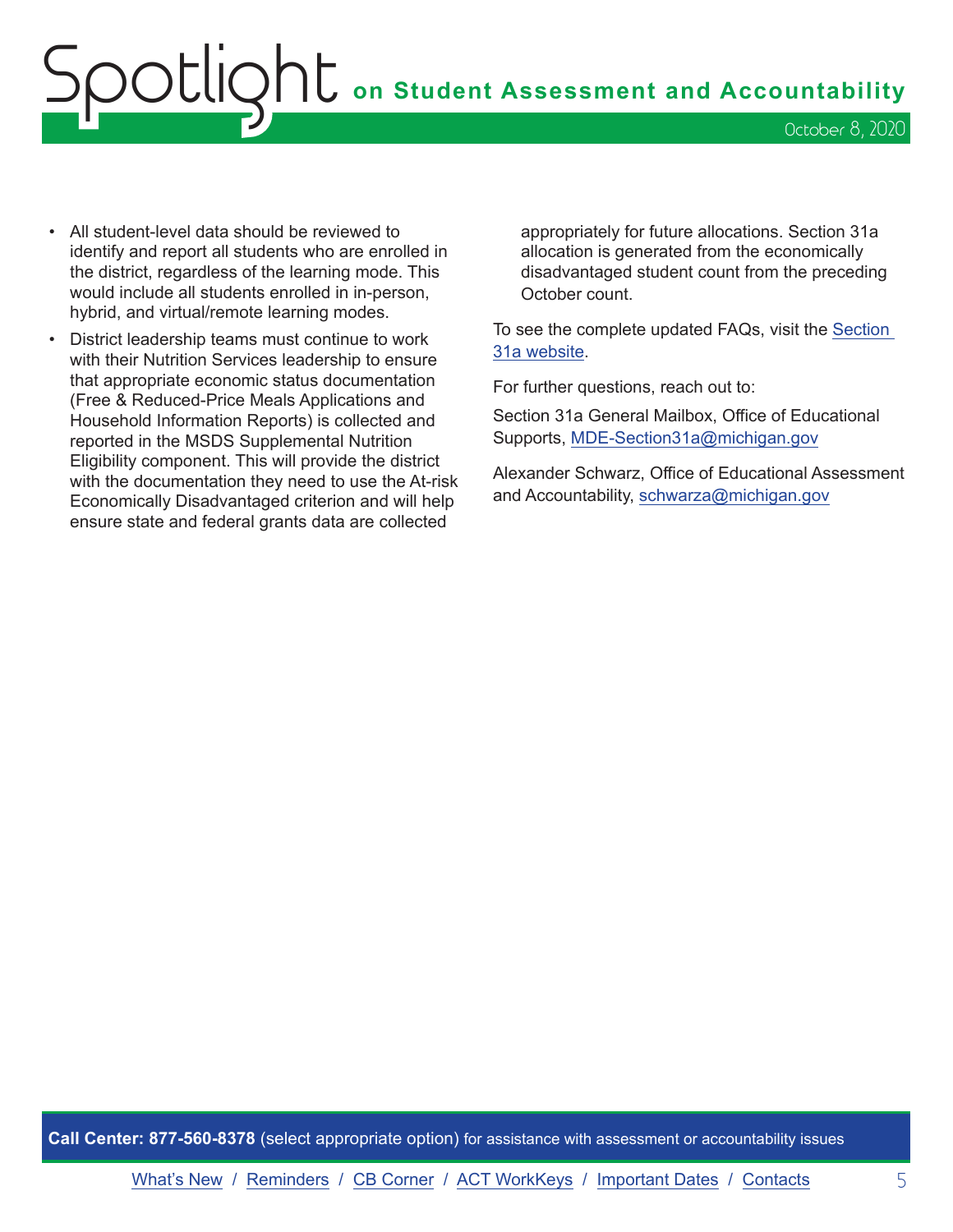<span id="page-5-1"></span>**OOUQNU** on Student Assessment and Accountability

October 8, 2020

<span id="page-5-0"></span>

### **Using Tools for Teachers as an Instructional Resource**

- **Monday, October 19, 2020**
- **1-4 p.m. ET**

### [Register Now](https://www.michiganassessmentconsortium.org/event/using-tools-for-teachers-as-an-instructional-resource/)

This online session will provide insights into using the Tools for Teachers digital platform to improve student learning. This rich resource—developed and vetted by educators, and maintained by the Smarter Balanced Assessment Consortium—can provide materials and lessons aligned to state standards. One of the essential elements of these instructional resources is an emphasis on the formative assessment process. Michigan has a strong reputation of educator support for learning about the formative assessment process through [Formative Assessment for Michigan Educators](http://www.FAMEMichigan.org) [\(FAME\)](http://www.FAMEMichigan.org) (www.famemichigan.org). Tools for Teachers provides an entrée into the formative assessment process as it is defined in Michigan.

Whether or not you have been a part of FAME, the effective use of the Tools for Teachers resource will require thoughtful planning. Participants will explore or be reacquainted with the formative assessment process and what steps might be needed to use these materials in promoting effective use of the formative assessment process.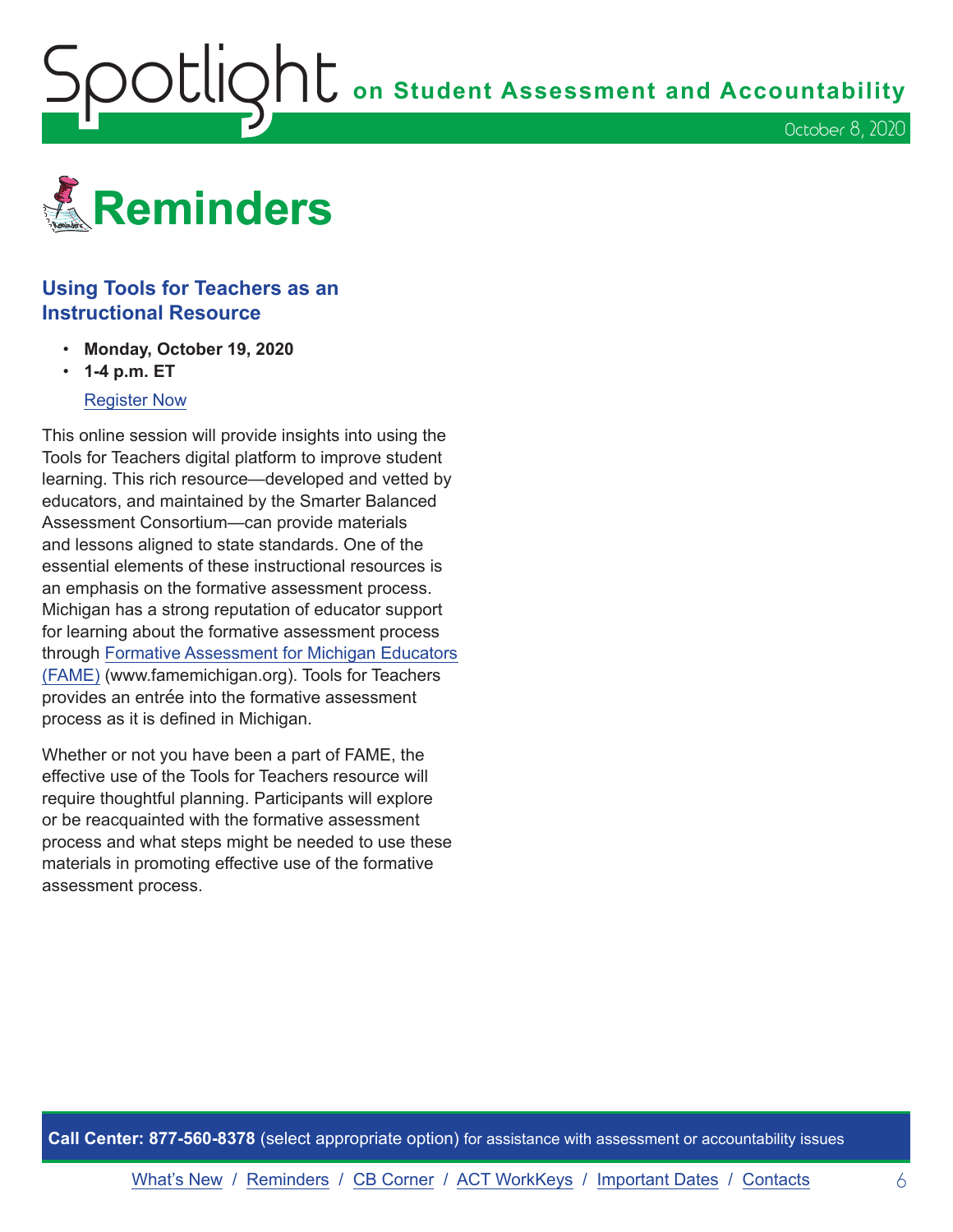OCLIQht on Student Assessment and Accountability

October 8, 2020

## <span id="page-6-0"></span>College Board Corner

*Information on SAT*®*, PSAT*™ *8/9, and PSAT*™*10 provided by the College Board*

### **Questions about Fall or Spring PSAT 8/9, PSAT 10, or SAT?**

- Call the Michigan Educator Hotline: 866-870-3127 (select Option 1)
- Email [michiganadministratorsupport@](mailto:michiganadministratorsupport%40collegeboard.org?subject=) [collegeboard.org](mailto:michiganadministratorsupport%40collegeboard.org?subject=)

## **WHAT'S NEW**

### **PSAT/NMSQT**

- Ordering for the January 26, 2021 PSAT/ NMSQT administration is now open in the College Board test ordering site. The deadline to order tests for this date is **December 4, 2020**.
- Schools may order and administer the assessment to 10th and 11th grade students who did not test on either of the October administrations.

### **REMINDERS**

• No Pre-ID labels will be sent to be affixed to answer sheets.

### **October 14 SAT with Essay Reminders**

• Test materials will arrive between **October 7-12, 2020**.

### **September 23 SAT with Essay Next Steps**

• Scores will be available on a rolling basis beginning October 15. Students may receive their scores a day later than educators.

• Schools will have a chance to make grade adjustments (to ensure that the grade a student bubbled is accurate for correct billing to occur) and identify students eligible for fee waivers (if desired) in the College Board test ordering site between **November 9 and December 16**. More information about this process will be available in the November 5 edition of Spotlight.

### **PSAT/NMSQT Reminders**

- There is no accommodated window for PSAT/ NMSQT testing. Be sure to schedule testing for all students on your chosen primary test date. Students approved to test over two days must test on the primary test date and on the following day.
- Test materials for the October 29 administration will arrive between October 19-21.

### **PSAT 8/9 Reminders**

- Schools have two weeks from the chosen primary test date to get all students tested.
- Test materials will arrive approximately one week prior to the primary test date chosen in the College Board test ordering site.

### **Fall 2020 Test Coordinator Supplement**

• College Board has published [a test coordinator](https://collegereadiness.collegeboard.org/pdf/test-coordinator-supplemental-guide.pdf)  [supplemental guide](https://collegereadiness.collegeboard.org/pdf/test-coordinator-supplemental-guide.pdf) (https://collegereadiness. collegeboard.org/pdf/test-coordinatorsupplemental-guide.pdf) for SAT School Day,

*(Continued on next page)*

**Call Center: 877-560-8378** (select appropriate option) for assistance with assessment or accountability issues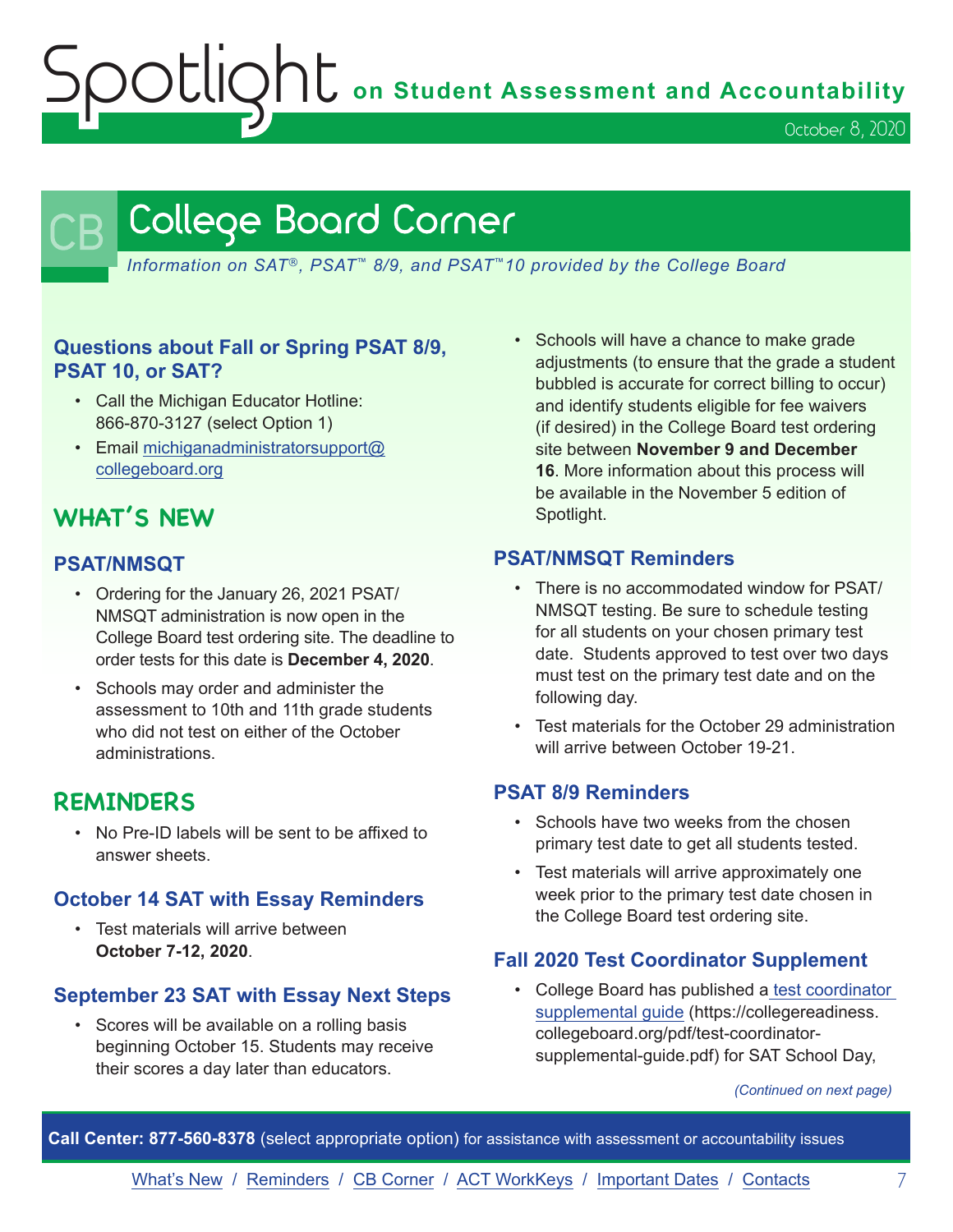# **OU** on Student Assessment and Accountability

October 8, 2020

# $\mathsf{CB}\mid$

PSAT/NMSQT, and PSAT 8/9. The document explains how the flexible policies provided for fall testing will affect how you administer the tests at your school, including explanations of how procedures may diverge from what is in the applicable Coordinator Manual. This supplement will **not** be shipped directly to schools.

• This is a national publication and may include information that is not applicable to Michiganprovided testing, such as testing PSAT 8/9 after October 29 and the October 17 PSAT/NMSQT.

### **Fall 2020 SAT with Essay Test Books and Procedures**

Because COVID-19 caused most Spring 2020 testing to be canceled, College Board has repurposed unused spring materials for SAT School Day administrations this fall.

- **October 14 SAT School Day administration** – test books will have "April 14, 2020" printed on the cover
- **All SAT School Day test dates** complete field 3 on the Coordinator Report Form (CRF) using your actual administration date, **not** the date printed on the test books

### **Spring 2021 SAT with Essay, PSAT 10, and PSAT 8/9**

To begin preparing your school for Spring 2021 testing, the first step is to ensure the Entity Education Master (EEM) is up-to-date. Refer to the article in the [September 24, 2020 Spotlight](https://www.michigan.gov/documents/mde/Spotlight_9-24-20_703294_7.pdf) titled, "Are Your School and District Contacts Up to Date in the Educational Entity Master?"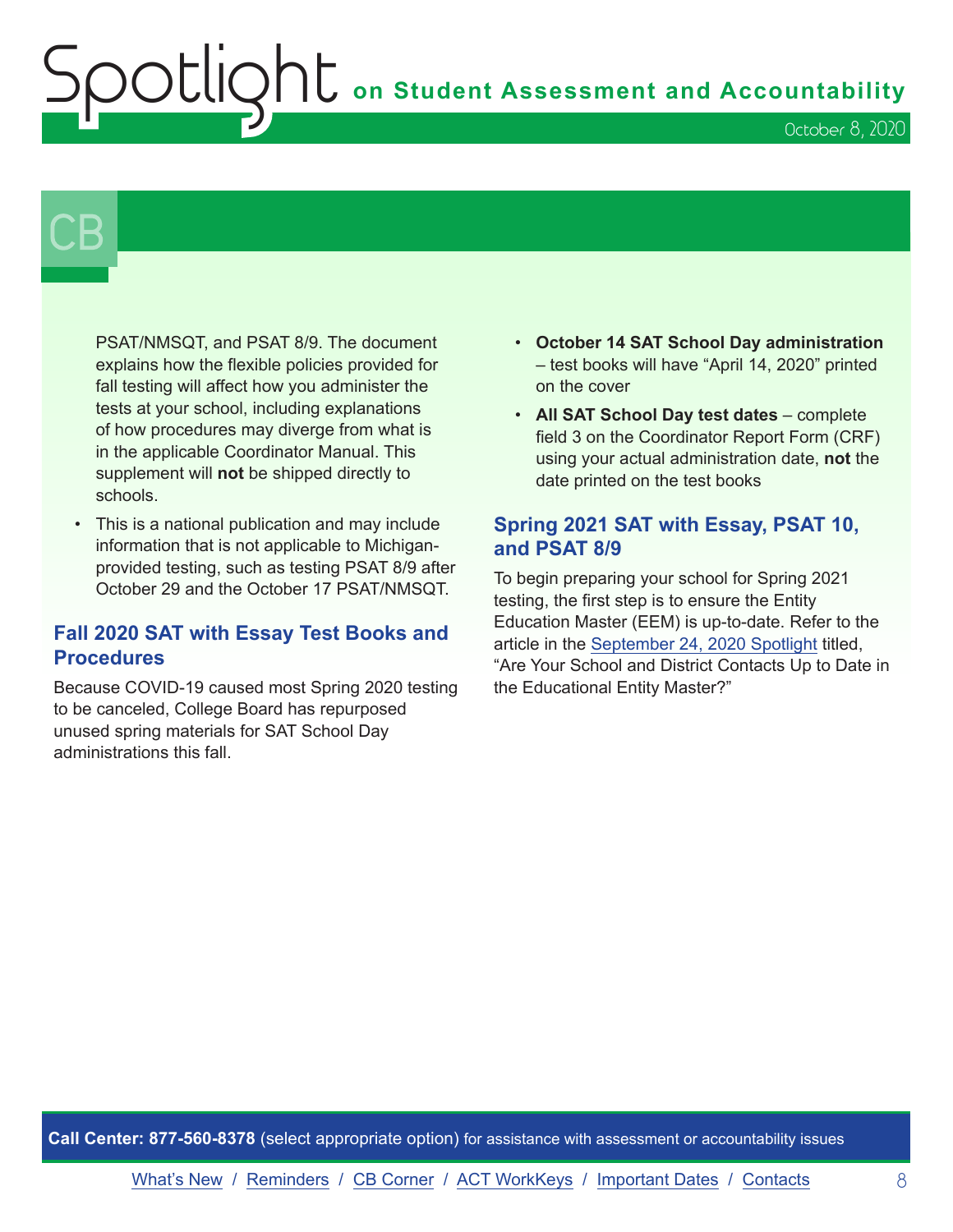$\text{O}\text{UQ}$  on Student Assessment and Accountability

<span id="page-8-0"></span>**ACT WorkKeys** *Information on ACT® WorkKeys® provided by the ACT.*

## **What's New**

### **Upcoming Manage Participation**

The ACT Workkeys assessment is one of three required components of the Michigan Merit Exam (MME) for grade 11 and eligible grade 12 students. All public schools are required to administer the full Michigan Merit Examination (MME), which consists of the ACT WorkKeys, SAT, and M-STEP science and social studies assessments. If a nonpublic school chooses to administer any one of the three MME components, they will be expected to administer all three components to their students.

The first step in the ACT WorkKeys assessment is to indicate your school's participation status and to select your preferred materials receipt dates. This is called the Manage Participation process and must be completed between **November 2** and **November 27, 2020**. The process will take approximately five minutes.

All schools, public and nonpublic, must confirm in PearsonAccess<sup>next</sup> that they are participating in order to receive test materials and to administer the WorkKeys assessment.

Information about completing the Manage Participation process will be emailed to the District Assessment Coordinators and the WorkKeys Test Coordinators listed in the [Educational Entity Master](www.michigan.gov/EEM)  [\(EEM\)](www.michigan.gov/EEM) (www.michigan.gov/eem) the **week of October 26, 2020**. Refer to the [September 24, 2020](https://www.michigan.gov/documents/mde/Spotlight_9-24-20_703294_7.pdf)  [Spotlight on Student Assessment and Accountability](https://www.michigan.gov/documents/mde/Spotlight_9-24-20_703294_7.pdf)  [Newsletter](https://www.michigan.gov/documents/mde/Spotlight_9-24-20_703294_7.pdf) (www.michigan.gov/mde-spotlight) for additional information about updating the EEM.

ACT will email the PearsonAccess<sup>next</sup> login information only to the WorkKeys Test Coordinators listed in the EEM for both public and nonpublic schools. If the WorkKeys Test Coordinator does not receive this email by **November 2, 2020**, contact ACT at the web page or phone number listed below.

### **Contacting ACT**

If you have questions, you may:

- 1. contact ACT via the [Contact Us web page](http://www.act.org/aap/state/contact.html) [\(www.act.org/aap/state/contact.html\)](https://www.act.org/aap/state/contact.html)
- 2. call ACT at 800-553-6244 between 9:30 a.m. – 6:00 p.m. ET
	- standard time: ext. 2800
	- accommodations: ext.1788
- 3. email accommodations questions to [ACTStateAccoms@act.org](mailto:ACTStateAccoms%40act.org?subject=)

**Call Center: 877-560-8378** (select appropriate option) for assistance with assessment or accountability issues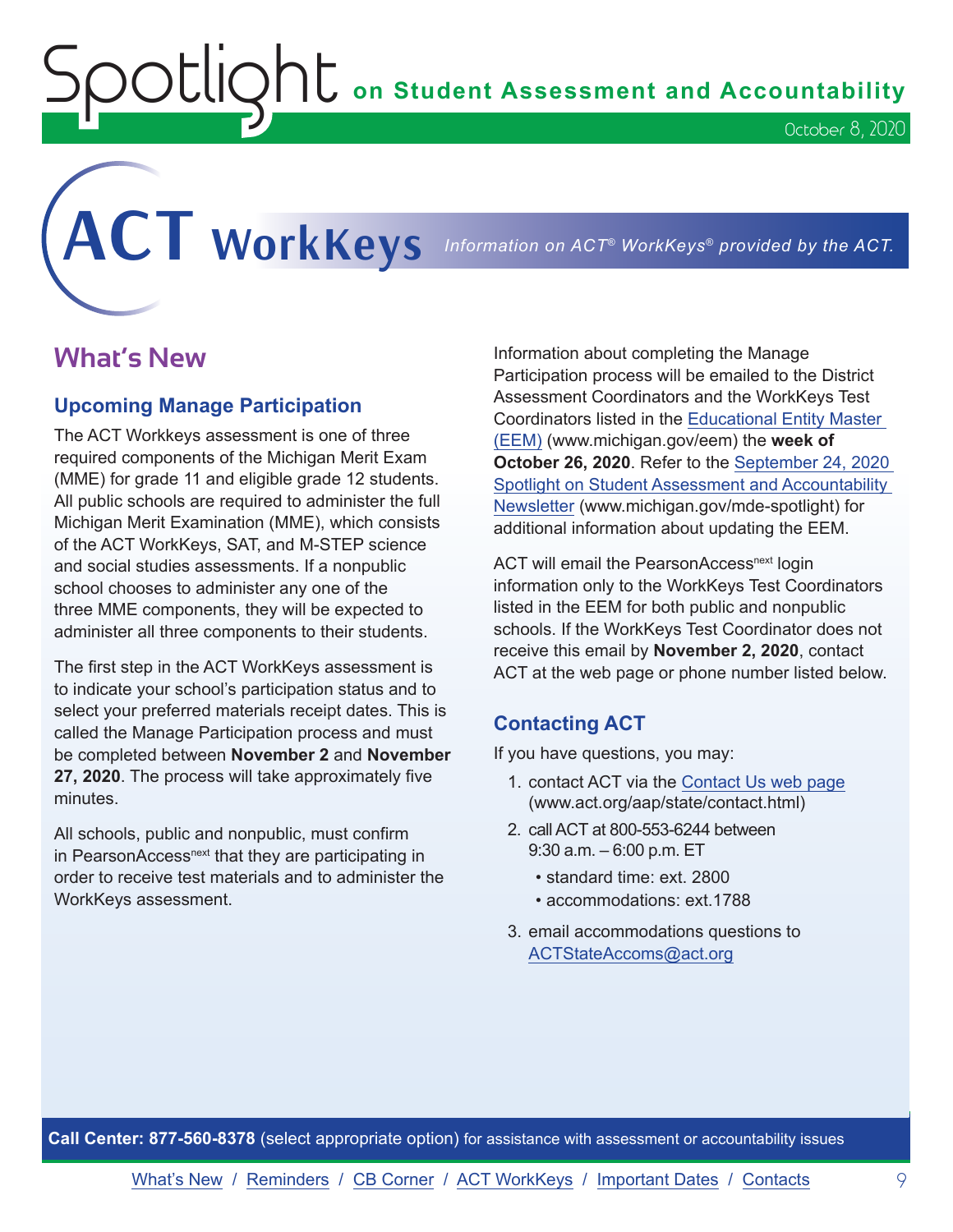# **The Student Assessment and Accountability** October 8, 2020

## <span id="page-9-0"></span>**Important Dates**

## **Coming Next Week . . .**

### **Wednesday, October 14, 2020**

- **SAT with Essay** Fall 2020 administration date
- **PSAT/NMSQT** Fall 2020 administration date

### **Friday, October 16, 2020**

• 2020 **WIDA ACCESS/WIDA Alternate ACCESS for ELLs** hard copy reports arrive in districts

## **October 2020**

### **PSAT 8/9**

### **Now – October 29, 2020**

• **PSAT 8/9** Fall 2020 administration window (Pick one primary administration date, and complete all makeup testing within two weeks of the primary administration date.)

### **Early Literacy and Mathematics**

### **Now – October 29, 2020**

• Pre-Identification of students in the OEAA Secure Site for **Early Literacy and Mathematics Benchmark Assessments (K-2)**

### **Now – October 30, 2020**

Wed

• **Early Literacy and Mathematics Benchmark Assessments (K-2)** Fall 2020 testing window

l nu

FП.

5

12

6

13

### **SAT with Essay**

### **October 27, 2020**

• **SAT with Essay** Fall 2020 makeup administration (This makeup date can also be used as a third administration date.)

### **PSAT/NMSQT**

### **October 29, 2020**

• **PSAT/NMSQT** Fall 2020 administration date

## **November/December 2020**

### **December 2, 2020 at 10 a.m.**

• Winter/Spring 2021 Technology Coordinator Training Zoom webinar

[Join the webinar](https://datarecognitioncorp.zoom.us/j/99441419689)